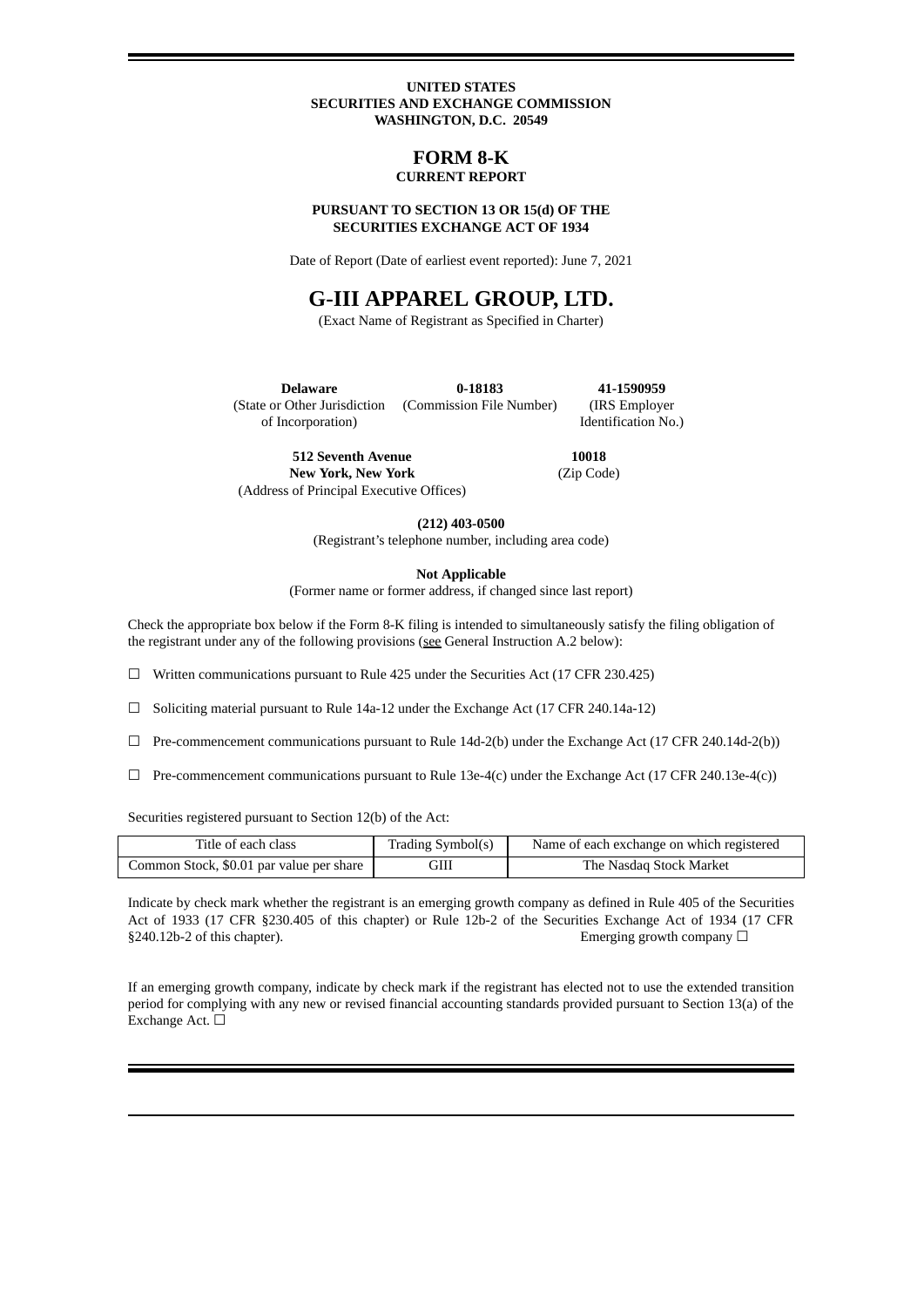### **Item 2.02 RESULTS OF OPERATIONS AND FINANCIAL CONDITION.**

On June 7, 2021, G-III Apparel Group, Ltd. (the "Company") announced its results of operations for the first fiscal quarter ended April 30, 2021. A copy of the press release issued by the Company relating thereto is furnished herewith as Exhibit 99.1.

#### **Item 9.01 Financial Statements and Exhibits.**

(a) Financial Statements of Businesses Acquired.

None.

(b) Pro Forma Financial Information.

None.

(c) Shell Company Transactions

None.

- (d) Exhibits.
- 99.1 Press release of G-III [Apparel](#page-4-0) Group, Ltd. issued on June 7, 2021 relating to its first quarter fiscal 2022 results.
- 104 Cover Page Interactive Data File (embedded within the Inline XBRL document).

Limitation on Incorporation by Reference

In accordance with General Instruction B.2 of Form 8-K, the information reported under Item 2.02 shall not be deemed "filed" for purposes of Section 18 of the Securities Exchange Act of 1934, nor shall it be deemed incorporated by reference in any filing under the Securities Act of 1933 or the Securities Exchange Act of 1934, except as shall be expressly set forth by specific reference in such a filing.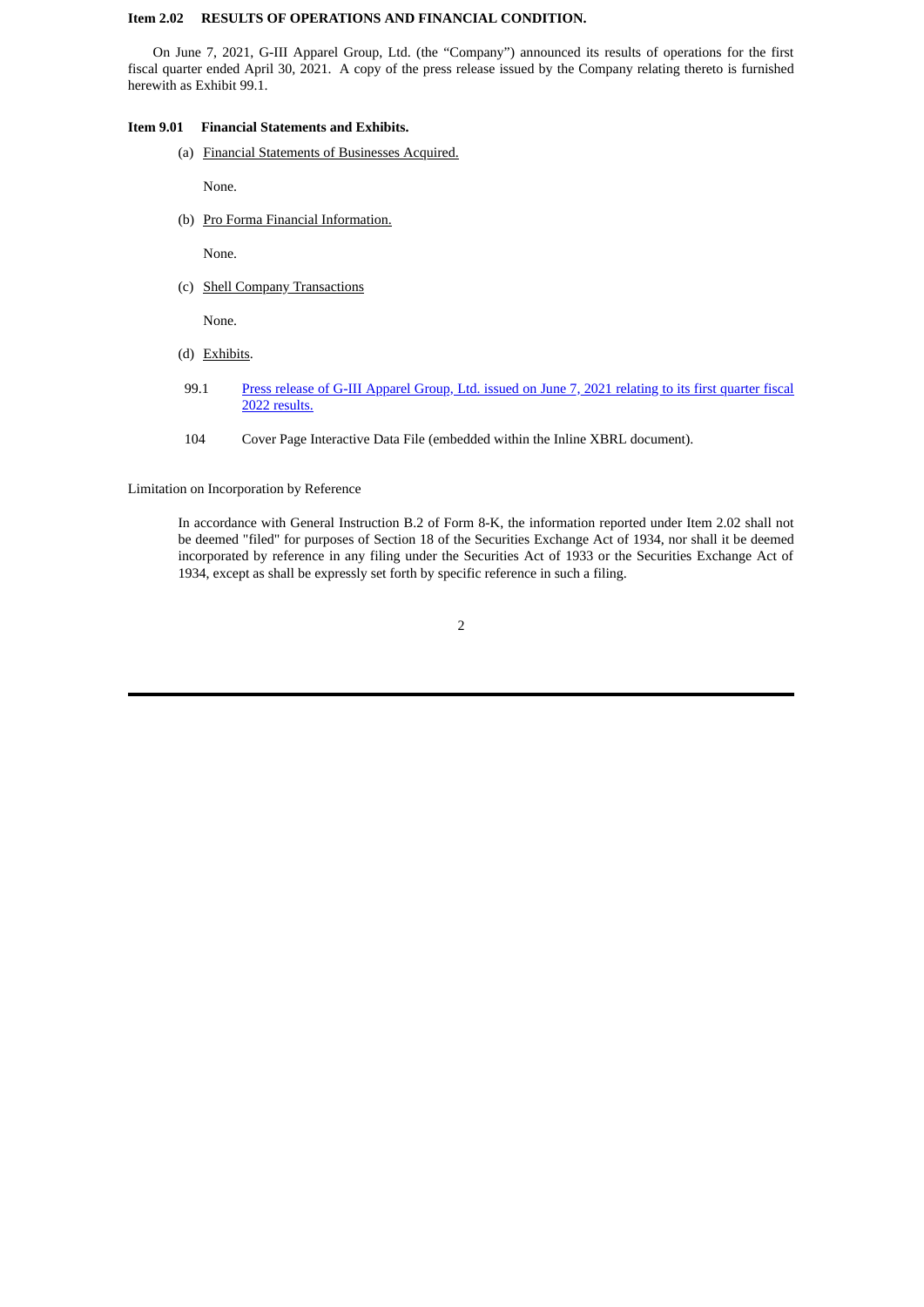## EXHIBIT INDEX

| Exhibit |                                                                                                        |
|---------|--------------------------------------------------------------------------------------------------------|
| No.     | <b>Description</b>                                                                                     |
| 99.1    | Press release of G-III Apparel Group, Ltd. issued on June 7, 2021 relating to its first quarter fiscal |
|         | 2022 results.                                                                                          |
| 104     | Cover Page Interactive Data File (embedded within the Inline XBRL document).                           |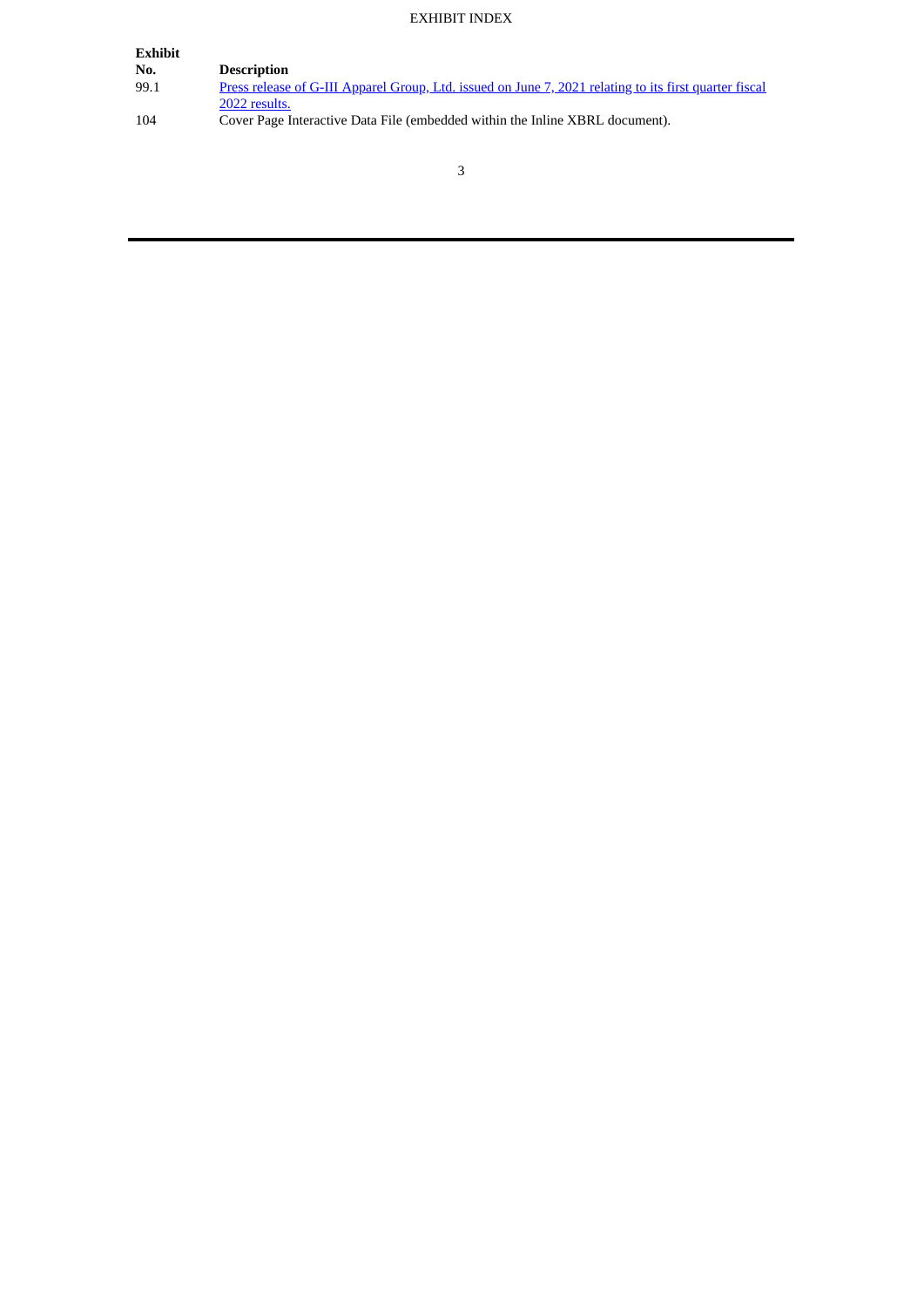### SIGNATURE

Pursuant to the requirements of the Securities Exchange Act of 1934, the registrant has duly caused this report to be signed on its behalf by the undersigned hereunto duly authorized.

## G-III APPAREL GROUP, LTD.

Date: June 7, 2021 By: /s/ Neal S. Nackman

Name: Neal S. Nackman Title: Chief Financial Officer

**-**4-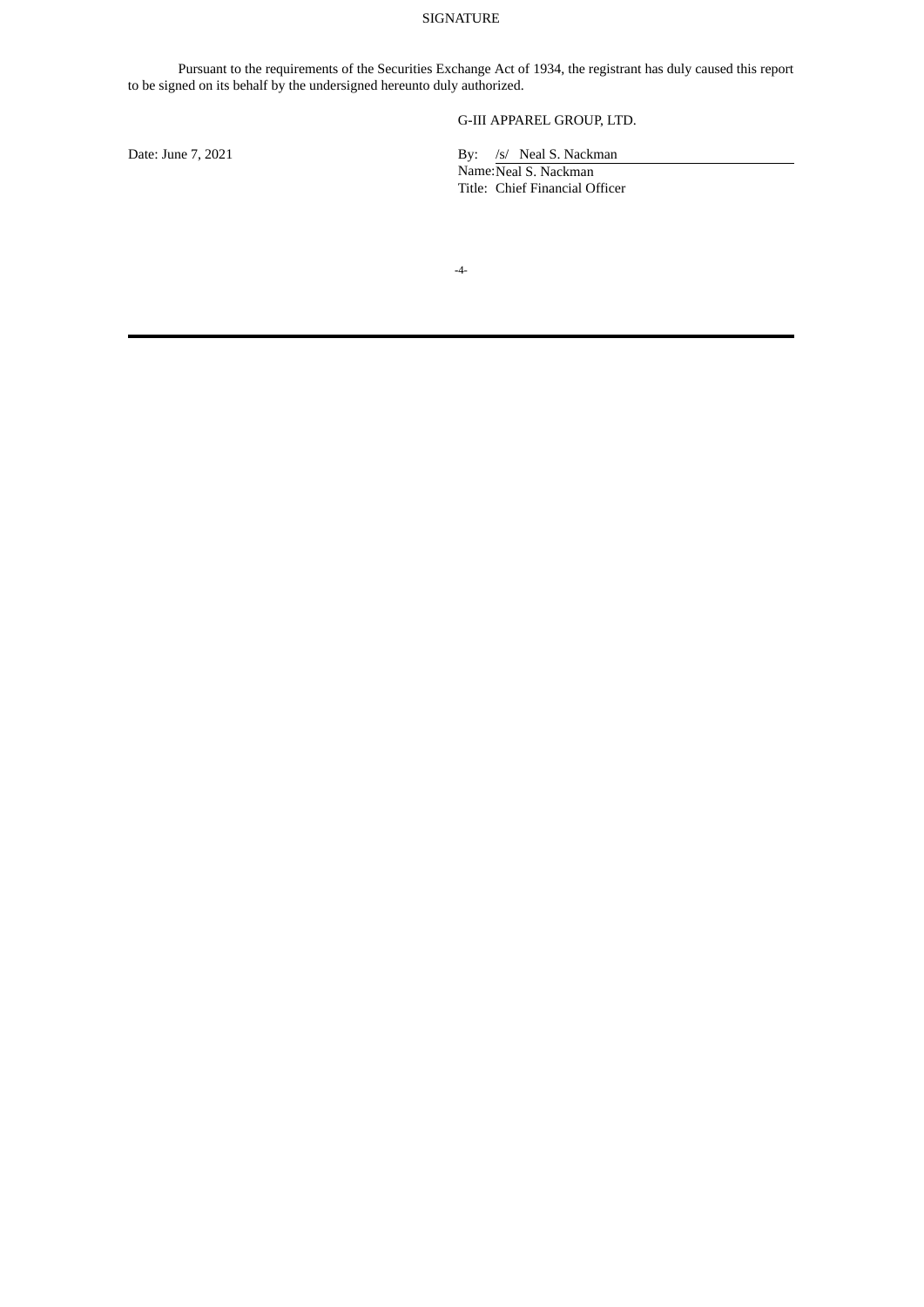## **G-III APPAREL GROUP, LTD.**

### <span id="page-4-0"></span>**G-III APPAREL GROUP, LTD. ANNOUNCES FIRST QUARTER FISCAL 2022 RESULTS**

**— Net Sales and Net Income Per Share for the First Quarter Exceed Expectations — — Net Sales of \$519.9 Million for the First Quarter vs. \$405.1 Million Last Year —** - Net Income Per Diluted Share of \$0.53 for the First Quarter vs. a Net Loss Per Share of (\$0.82) Last **Year — — Ends First Quarter With Cash and Credit Facility Availability of Approximately \$860 Million — — Provides Guidance for Fiscal Year 2022 —**

New York, New York – June 7, 2021 -- G-III Apparel Group, Ltd. (NasdaqGS: GIII) today announced operating results for the first quarter of fiscal 2022, ended April 30, 2021.

Morris Goldfarb, G-III's Chairman and Chief Executive Officer, said, "We were pleased with our strong outperformance in the first quarter of this fiscal year. With each passing week, sales for broader lifestyle apparel, such as sportswear, wear-to-work attire and dresses, are accelerating and our overall business in North America is getting stronger. We believe these trends provide a good indication for the remainder of the year and give us confidence that we and our industry are well on our way to recovery. We believe we are well positioned to capitalize on consumer demand as the year progresses and are optimistic about this fiscal year."

Mr. Goldfarb concluded, "Reflecting upon the last year and the difficult challenges posed by the global pandemic, it is impressive to see how effectively we navigated through this period, demonstrating the power and diversification of G-III's business to adapt and succeed in any environment. As the world reopens, we are in a strong financial position, which we believe will allow us to fund our growth domestically and internationally and enable us to take advantage of opportunities that arise."

Net sales for the first quarter ended April 30, 2021 increased 28.3% to \$519.9 million from \$405.1 million in the prior year's quarter. The Company reported net income for the first quarter of \$26.3 million, or \$0.53 per diluted share, compared to a net loss of \$39.3 million, or \$(0.82) per share, in the prior year's quarter.

The Company completed the restructuring of its retail operations segment and has closed the Wilsons Leather and G.H. Bass stores. Included in the Company's results for the first quarter of last year are net losses from the Wilsons Leather and G.H. Bass store operations of \$15.0 million, or \$(0.31) per diluted share. These results reflect the direct store operations including impairment charges, but do not include any allocated corporate overhead charges, shared administrative expenses or shared distribution expenses. These operating results for Wilsons Leather and G.H. Bass are presented solely to provide the historical operating results of the portion of the Company's retail operations segment that was closed and are not intended to be used to develop expectations for future results of the Company or to indicate any future level of profitability of the Company.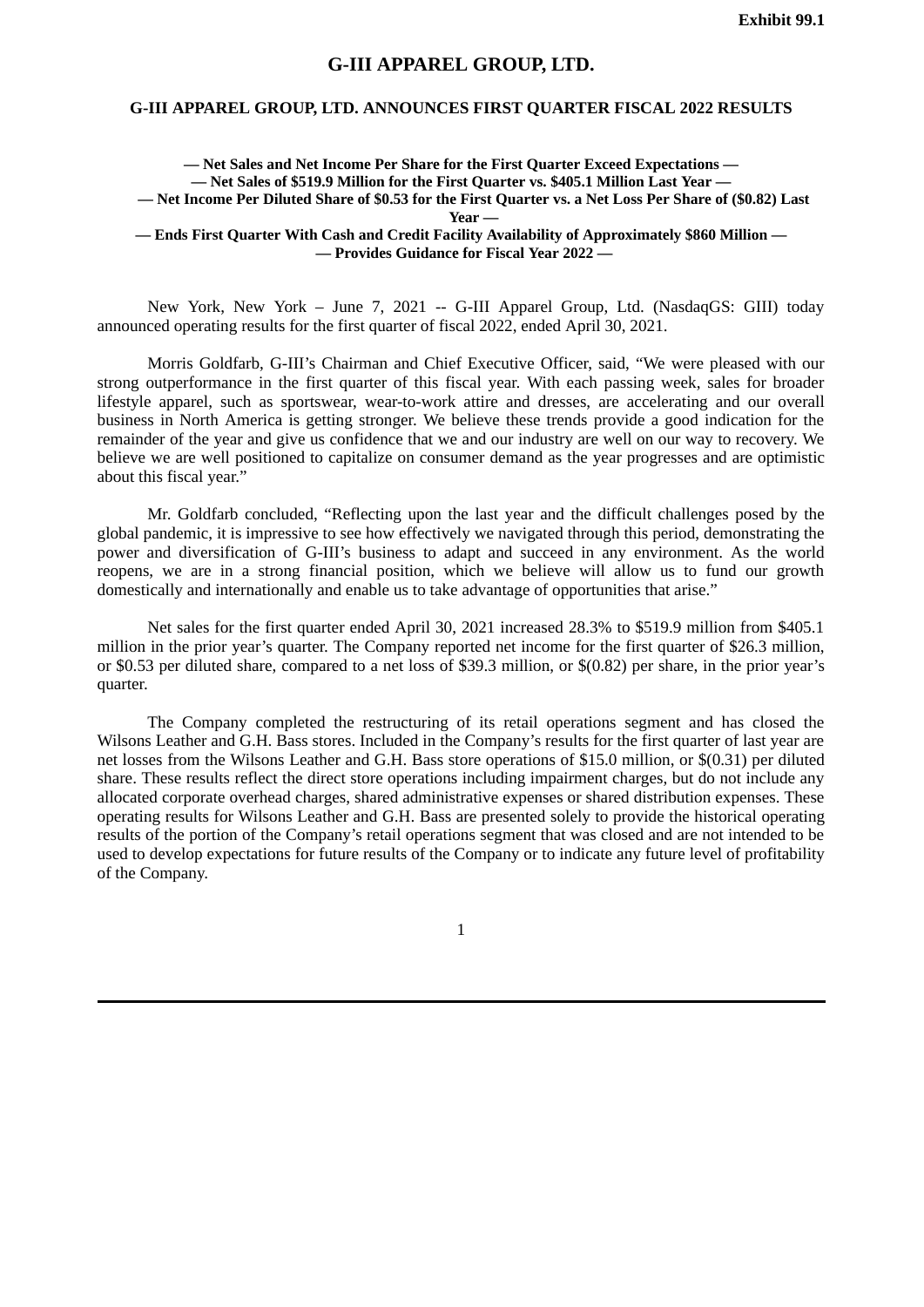## **Outlook**

G-III Apparel Group today issued guidance for the fiscal year ending January 31, 2022. As the developments associated with the COVID-19 pandemic continue to be fluid, the Company's fiscal year 2022 guidance does not contemplate any reimposition of government-mandated store closures or other governmental restrictions that were previously imposed as a result of the COVID-19 pandemic which could have a material impact on our net sales, results of operations and supply chain during fiscal 2022. The Company's fiscal 2022 results could differ materially from its current outlook as a result of the occurrence of any of these or other uncontemplated events.

For fiscal 2022, the Company is forecasting net sales of approximately \$2.57 billion which compares to \$2.06 billion last year. Last fiscal year's net sales included \$91.8 million from the Wilsons Leather and G.H. Bass stores. Net income for fiscal 2022 is expected to be between \$125 million and \$135 million, or between \$2.60 and \$2.70 per diluted share. This compares to net income of \$23.5 million, or \$0.48 per diluted share, last year. The results last year included a net loss per diluted share of \$(1.14) associated with the Wilsons Leather and G.H. Bass store operations.

For the second quarter of the current 2022 fiscal year, we expect net sales of approximately \$460 million, which compares to \$297.2 million in the same period last year. Last year's net sales for the second quarter included \$19.7 million from the Wilsons Leather and G.H. Bass stores. Net income for the second quarter of fiscal year 2022 is expected to be in the range of \$0.03 and \$0.13 per diluted share. This compares to a net loss of \$(0.31) per share in last year's second quarter, which included a net loss per share of \$(0.53) associated with the Wilsons Leather and G.H. Bass store operations.

## **About G-III Apparel Group, Ltd.**

G-III designs, sources and markets apparel and accessories under owned, licensed and private label brands. G-III's substantial portfolio of more than 30 licensed and proprietary brands is anchored by five global power brands: DKNY, Donna Karan, Calvin Klein, Tommy Hilfiger and Karl Lagerfeld Paris. G-III's owned brands include DKNY, Donna Karan, Vilebrequin, G.H. Bass, Eliza J, Jessica Howard, Andrew Marc and Marc New York. G-III has fashion licenses under the Calvin Klein, Tommy Hilfiger, Karl Lagerfeld Paris, Kenneth Cole, Cole Haan, Guess?, Vince Camuto, Levi's and Dockers brands. Through its team sports business, G-III has licenses with the National Football League, National Basketball Association, Major League Baseball, National Hockey League and over 150 U.S. colleges and universities. G-III also distributes directly to consumers through its DKNY, Karl Lagerfeld Paris and Vilebrequin stores and its digital channels for the DKNY, Donna Karan, Vilebrequin, Karl Lagerfeld Paris, Andrew Marc, Wilsons Leather and G.H. Bass brands.

*Statements concerning G-III's business outlook or future economic performance, anticipated revenues, expenses or other financial items; product introductions and plans and objectives related thereto; and statements concerning assumptions made or expectations as to any future events, conditions, performance or other matters are "forward-looking statements" as that term is defined under the Federal Securities laws. Forward-looking statements are subject to risks, uncertainties and factors which include, but are not limited to, risks related to the COVID-19 outbreak, reliance on licensed product, reliance on foreign manufacturers, risks of doing business abroad, the current economic and credit environment, risks related to our indebtedness, the nature of the apparel industry, including changing customer demand and tastes, customer concentration, seasonality, risks of operating a retail business, risks related to G-III's ability to reduce the losses incurred in its retail operations, customer acceptance of new products, the impact of competitive products and pricing, dependence on existing management, possible disruption from*

### $\mathcal{D}$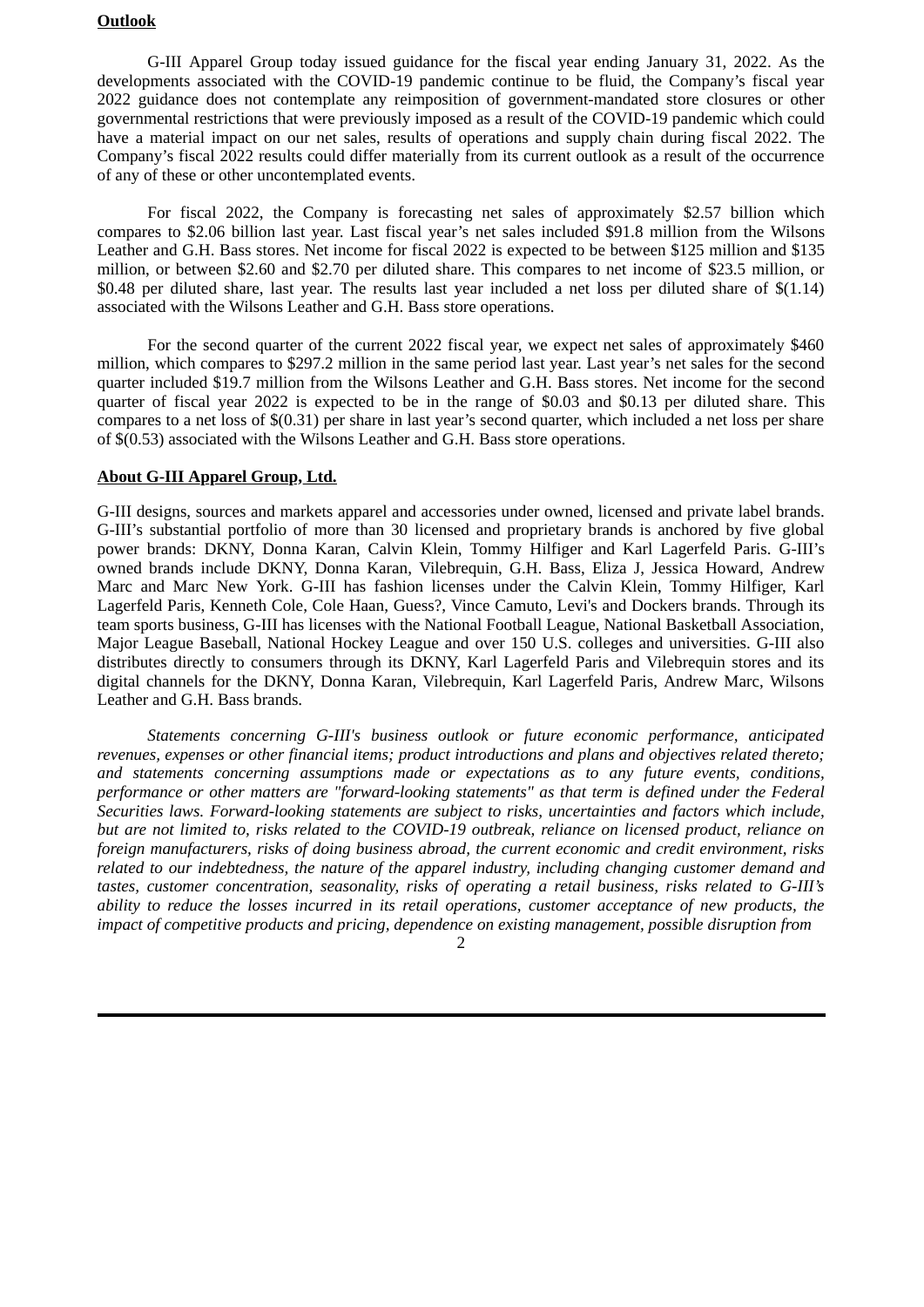*acquisitions, the impact on G-III's business of the imposition of tariffs by the United States government and business and general economic conditions, as well as other risks detailed in G-III's filings with the Securities and Exchange Commission. G-III assumes no obligation to update the information in this release.*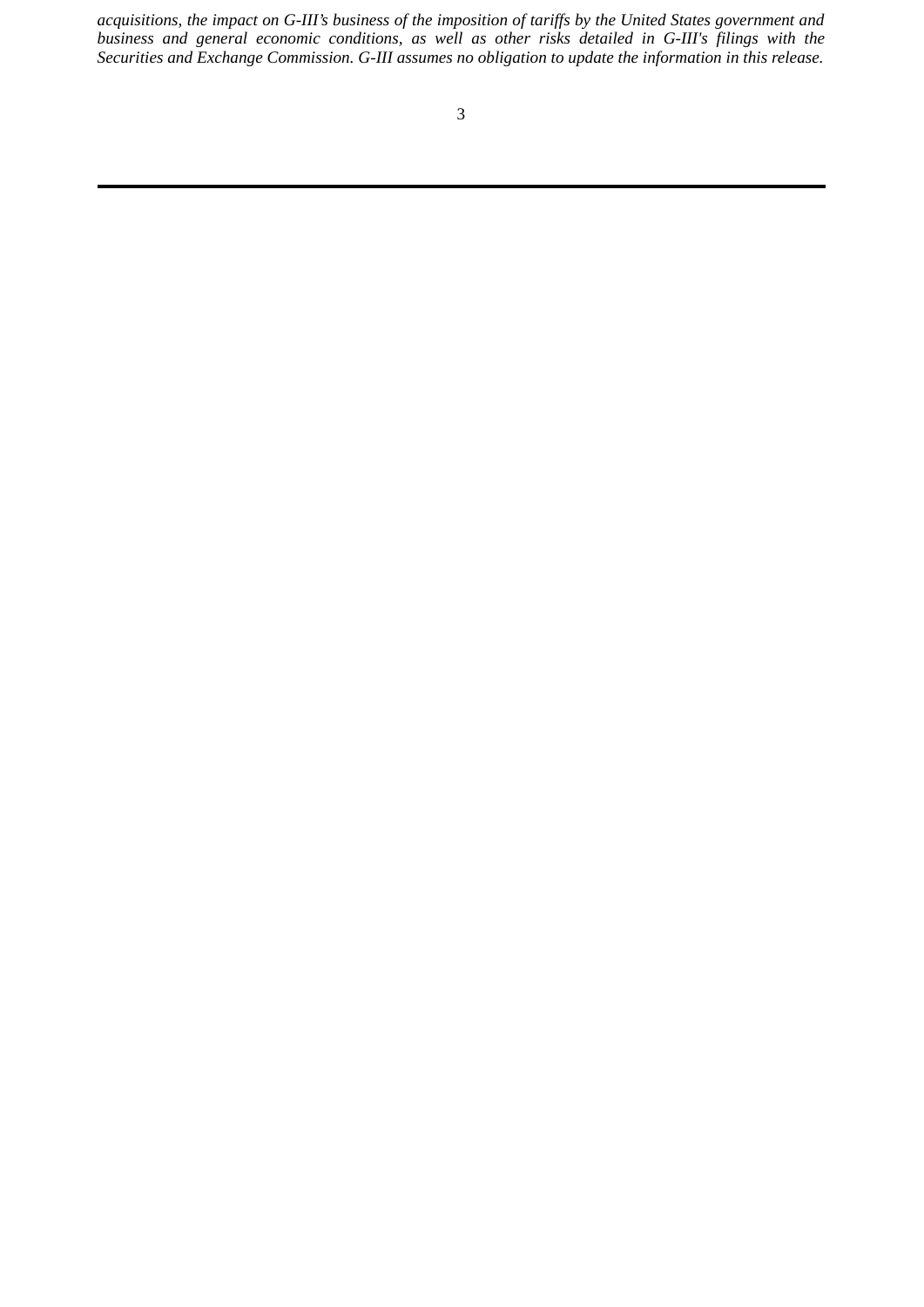## **G-III APPAREL GROUP, LTD. AND SUBSIDIARIES (Nasdaq: GIII) CONSOLIDATED STATEMENTS OF OEPRATIONS**

(In thousands, except per share amounts**)**

|                                                                                  |              | <b>Three Months Ended April 30,</b> |                |           |  |  |  |
|----------------------------------------------------------------------------------|--------------|-------------------------------------|----------------|-----------|--|--|--|
|                                                                                  |              | 2020                                |                |           |  |  |  |
|                                                                                  |              |                                     |                |           |  |  |  |
| Net sales                                                                        | $\mathbf{s}$ | 519,910                             | $\mathfrak{s}$ | 405,131   |  |  |  |
| Cost of goods sold                                                               |              | 324,441                             |                | 280,730   |  |  |  |
| Gross profit                                                                     |              | 195,469                             |                | 124,401   |  |  |  |
| Selling, general and administrative expenses                                     |              | 141,603                             |                | 154,620   |  |  |  |
| Depreciation and amortization                                                    |              | 7,044                               |                | 9,867     |  |  |  |
| Loss on lease modifications                                                      |              |                                     |                | 3,187     |  |  |  |
| Operating profit (loss)                                                          |              | 46,822                              |                | (43, 273) |  |  |  |
| Other income (loss)                                                              |              | 1,820                               |                | (2,056)   |  |  |  |
| Interest and financing charges, net                                              |              | (12,004)                            |                | (10, 379) |  |  |  |
| Income (loss) before income taxes                                                |              | 36,638                              |                | (55,708)  |  |  |  |
|                                                                                  |              |                                     |                |           |  |  |  |
| Income tax expense (benefit)                                                     |              | 10,259                              |                | (16, 413) |  |  |  |
| Net income (loss)                                                                |              | 26,379                              |                | (39, 295) |  |  |  |
| Less: Income attributable to noncontrolling interests                            |              | 58                                  |                |           |  |  |  |
| Net income (loss) attributable to G-III Apparel Group, Ltd.                      | \$           | 26,321                              | \$             | (39, 295) |  |  |  |
| Net income (loss) attributable to G-III Apparel Group, Ltd. per common<br>share: |              |                                     |                |           |  |  |  |
| <b>Basic</b>                                                                     | \$           | 0.54                                | $\frac{3}{2}$  | (0.82)    |  |  |  |
| <b>Diluted</b>                                                                   | \$           | 0.53                                | \$             | (0.82)    |  |  |  |
|                                                                                  |              |                                     |                |           |  |  |  |
| Weighted average shares outstanding:                                             |              |                                     |                |           |  |  |  |
| <b>Basic</b>                                                                     |              | 48,377                              |                | 48,025    |  |  |  |
| <b>Diluted</b>                                                                   |              | 49,510                              |                | 48,025    |  |  |  |

| <b>Selected Balance Sheet Data (in thousands):</b> | At April 30,  |             |           |  |  |  |
|----------------------------------------------------|---------------|-------------|-----------|--|--|--|
|                                                    | 2021          |             |           |  |  |  |
|                                                    |               | (Unaudited) |           |  |  |  |
| Cash and cash equivalents                          | \$<br>396,311 | \$          | 616,183   |  |  |  |
| Working capital                                    | 976,365       |             | 1,207,520 |  |  |  |
| Inventories                                        | 346,668       |             | 500,410   |  |  |  |
| Total assets                                       | 2,398,720     |             | 2,798,961 |  |  |  |
| Long-term debt                                     | 514,889       |             | 901,194   |  |  |  |
| Operating lease liabilities                        | 198.874       |             | 294,955   |  |  |  |
| Total stockholders' equity                         | 1,357,876     |             | 1,246,234 |  |  |  |
|                                                    |               |             |           |  |  |  |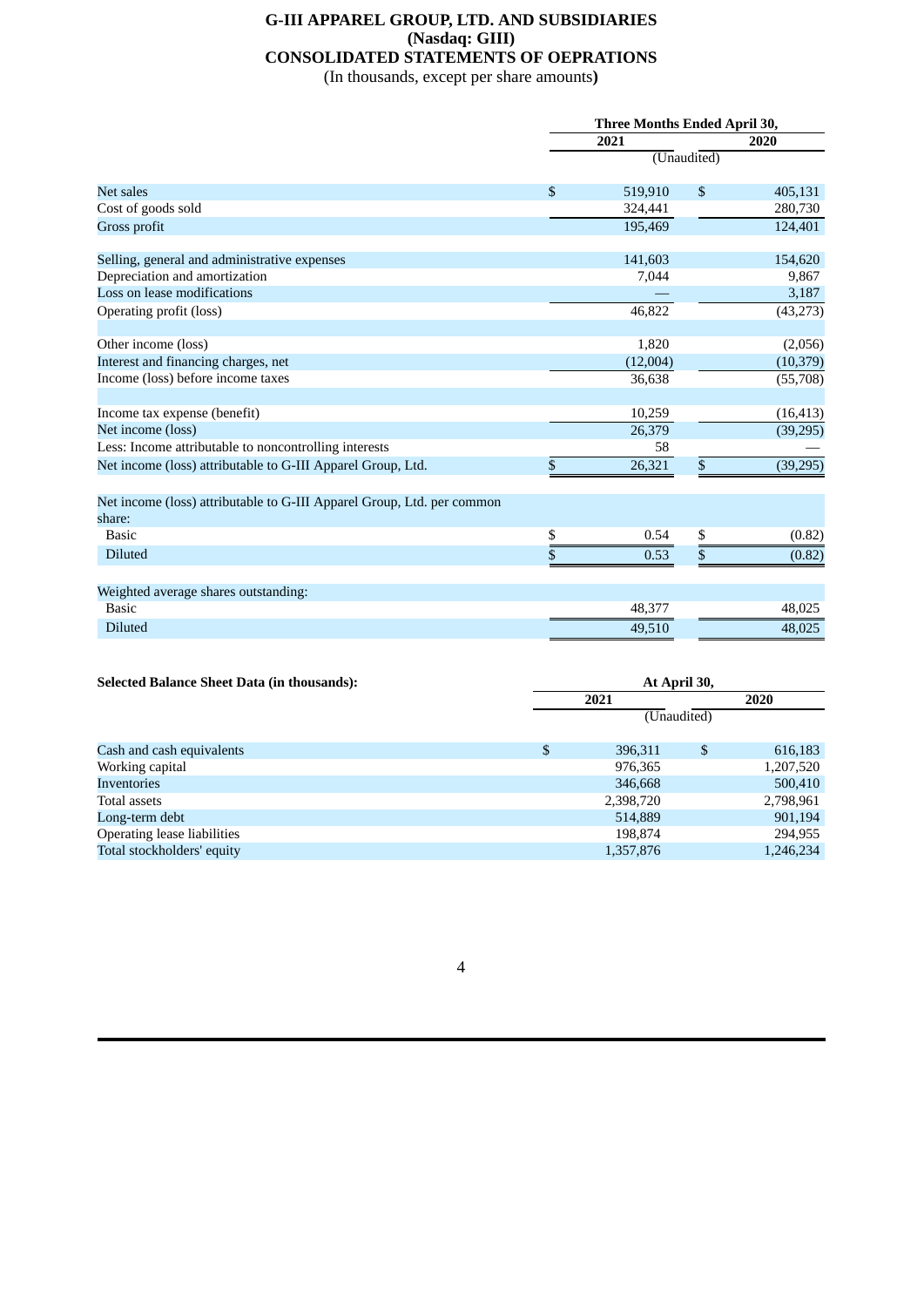## **SELECT STATEMENT OF OPERATIONS DATA OF WILSONS LEATHER AND G.H. BASS STORES**

(In thousands, except per share amounts**)**

|                                    | <b>Three Months Ended</b> |           |                         |           |                     |             | <b>Fiscal Year Ended</b> |           |                     |           |
|------------------------------------|---------------------------|-----------|-------------------------|-----------|---------------------|-------------|--------------------------|-----------|---------------------|-----------|
|                                    | April 30,<br>2020         |           | <b>July 31,</b><br>2020 |           | October 31,<br>2020 |             | January 31,<br>2021      |           | January 31,<br>2021 |           |
|                                    |                           |           |                         |           |                     | (Unaudited) |                          |           |                     |           |
| Net sales                          | \$                        | 19.293    | \$                      | 19.667    | $\mathbb{S}$        | 38,175      | \$                       | 14.713    | $\mathbb{S}$        | 91,848    |
|                                    |                           |           |                         |           |                     |             |                          |           |                     |           |
| <b>Operating loss</b>              |                           | (21, 237) |                         | (35, 128) |                     | (17, 408)   |                          | (10, 881) |                     | (84, 654) |
|                                    |                           |           |                         |           |                     |             |                          |           |                     |           |
| Operating loss before income taxes |                           | (21, 237) |                         | (35, 128) |                     | (17, 408)   |                          | (10, 881) |                     | (84, 654) |
|                                    |                           |           |                         |           |                     |             |                          |           |                     |           |
| Operating loss, net of taxes       | \$                        | (14,980)  | \$                      | (25, 643) | \$                  | (12,005)    | \$                       | (8,615)   | \$                  | (55, 739) |
|                                    |                           |           |                         |           |                     |             |                          |           |                     |           |
| Operating loss per common share:   |                           |           |                         |           |                     |             |                          |           |                     |           |
| <b>Basic</b>                       | \$                        | (0.31)    | \$                      | (0.53)    | \$                  | (0.25)      | \$                       | (0.18)    | \$                  | (1.16)    |
| <b>Diluted</b>                     | \$                        | (0.31)    | \$                      | (0.53)    | \$                  | (0.25)      | \$                       | (0.17)    | \$                  | (1.14)    |
|                                    |                           |           |                         |           |                     |             |                          |           |                     |           |

|                                    | <b>Three Months Ended</b> |           |                         |         |                     |             |                     | <b>Fiscal Year Ended</b> |                     |           |
|------------------------------------|---------------------------|-----------|-------------------------|---------|---------------------|-------------|---------------------|--------------------------|---------------------|-----------|
|                                    | April 30,<br>2019         |           | <b>July 31,</b><br>2019 |         | October 31,<br>2019 |             | January 31,<br>2020 |                          | January 31,<br>2020 |           |
|                                    |                           |           |                         |         |                     | (Unaudited) |                     |                          |                     |           |
| Net sales                          | \$                        | 52,589    | \$                      | 53,596  | \$                  | 59,848      | $\mathbb{S}$        | 85,478                   | $\mathbb{S}$        | 251,511   |
|                                    |                           |           |                         |         |                     |             |                     |                          |                     |           |
| <b>Operating loss</b>              |                           | (10, 264) |                         | (8,585) |                     | (5,588)     |                     | (17, 459)                |                     | (41, 896) |
|                                    |                           |           |                         |         |                     |             |                     |                          |                     |           |
| Operating loss before income taxes |                           | (10, 264) |                         | (8,585) |                     | (5,588)     |                     | (17, 459)                |                     | (41, 896) |
|                                    |                           |           |                         |         |                     |             |                     |                          |                     |           |
| Operating loss, net of taxes       | \$                        | (5, 458)  | \$                      | (6,267) | \$                  | (4,068)     | \$                  | (15,903)                 | $\mathbb{S}$        | (31, 696) |
|                                    |                           |           |                         |         |                     |             |                     |                          |                     |           |
| Operating loss per common share:   |                           |           |                         |         |                     |             |                     |                          |                     |           |
| <b>Basic</b>                       | \$                        | (0.11)    | \$                      | (0.13)  | \$                  | (0.09)      | \$                  | (0.33)                   | \$                  | (0.66)    |
| <b>Diluted</b>                     | \$                        | (0.11)    | \$                      | (0.13)  | \$                  | (0.08)      | \$                  | (0.33)                   | \$                  | (0.65)    |
|                                    |                           |           |                         |         |                     |             |                     |                          |                     |           |

The table above reflects the four wall operations of Wilsons Leather and G.H. Bass stores, which are included in the consolidated operating results of the Company. As part of our retail restructuring, we closed these stores. The results for this portion of our retail operations segment include impairment charges, but do not include any allocated corporate overhead charges, shared administrative expenses or shared distribution center expenses. Corporate overhead charges, shared administrative expenses and shared distribution center expenses have been excluded as these expenses will continue to be incurred by the Company notwithstanding the restructuring of its retail operations segment. The Company continues to evaluate to what extent these expenses might be able to be reduced now that the restructuring has been completed. No interest expense has been allocated in calculating these operating results. The tax rates used assume the same overall effective rate that is reflected in the Company's consolidated financial statements for fiscal 2021 and fiscal 2020. The table above also reflects the results of operations of the Company's four Calvin Klein Performance stores that were closed as part of the retail restructuring. The operating results of the four Calvin Klein Performance stores are also included in the consolidated operating results of the Company.